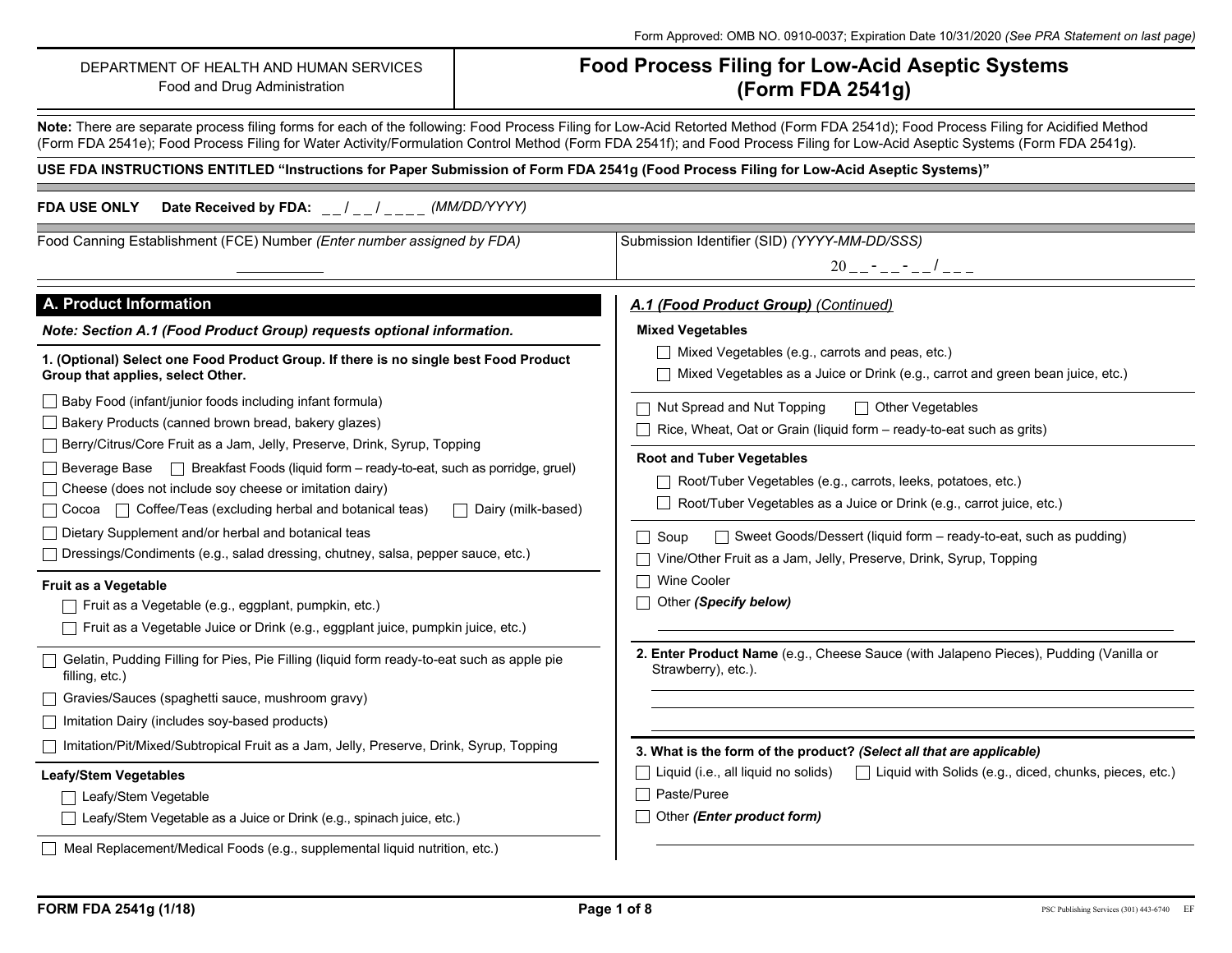| Food Process Filing for Low-Acid Aseptic Systems (Form FDA 2541g)                                                                                                                    |                                                                                                                                                                                                    |  |  |  |  |
|--------------------------------------------------------------------------------------------------------------------------------------------------------------------------------------|----------------------------------------------------------------------------------------------------------------------------------------------------------------------------------------------------|--|--|--|--|
| <b>A. Product Information (Continued)</b>                                                                                                                                            | <b>C. Container Type (Continued)</b>                                                                                                                                                               |  |  |  |  |
| 4. What is the packing medium? (Select all that are applicable)                                                                                                                      | 2. $\Box$ Flexible Pouch                                                                                                                                                                           |  |  |  |  |
| □ Cream/Sauce/Gravy □ Oil □ Syrup<br>    Water<br>None<br>  Brine                                                                                                                    | a) What is the shape of the container? (Select one)                                                                                                                                                |  |  |  |  |
| $\Box$ Other (Enter packing medium)                                                                                                                                                  | $\Box$ Gable top<br>  Flat pouch<br>$\Box$ Gable top/side gusseted<br>□ Gusseted                                                                                                                   |  |  |  |  |
| <b>Continue to Section B.</b>                                                                                                                                                        | □ Irregular (Attach a picture or schematic. Provide name or a brief description of<br>attachment below.)                                                                                           |  |  |  |  |
| B. Governing Regulation (Refer to the precursor questions in the<br><i>instructions)</i>                                                                                             | Other (Attach a picture or schematic. Provide name or a brief description of<br>attachment below.)                                                                                                 |  |  |  |  |
| $ \mathbf{x} $ Low-acid (21 CFR 108.35 and 21 CFR Part 113)                                                                                                                          |                                                                                                                                                                                                    |  |  |  |  |
| <b>Continue to Section C.</b>                                                                                                                                                        | 3. $\Box$ Semi-Rigid                                                                                                                                                                               |  |  |  |  |
|                                                                                                                                                                                      | a) What is the shape of the container? (Select one)                                                                                                                                                |  |  |  |  |
| C. Container Type (Select one)                                                                                                                                                       | $\Box$ Cylindrical<br>$\Box$ Oval<br>l Bowl<br>$\Box$ Rectangular<br>$\Box$ Tray                                                                                                                   |  |  |  |  |
| Note: If the product is not packaged in one of the container types identified below,<br>select Other.                                                                                | □ Irregular (Attach a picture or schematic. Provide name or a brief description of<br>attachment below.)                                                                                           |  |  |  |  |
| 1. Aluminum/Tinplate/Steel Can                                                                                                                                                       |                                                                                                                                                                                                    |  |  |  |  |
| a) What is the shape of the container? (Select one)                                                                                                                                  | Other (Attach a picture or schematic. Provide name or a brief description of                                                                                                                       |  |  |  |  |
| $\Box$ Cylindrical<br>$\Box$ Oval<br>$\Box$ Rectangular                                                                                                                              | attachment below.)                                                                                                                                                                                 |  |  |  |  |
| Irregular (Attach a picture or schematic. Provide name or a brief description of<br>attachment below.)                                                                               | b) Is this a single piece container?                                                                                                                                                               |  |  |  |  |
|                                                                                                                                                                                      | Yes (Continue to d)<br>$\vert \ \vert$ No (Continue to c)                                                                                                                                          |  |  |  |  |
| Other (Attach a picture or schematic. Provide name or a brief description of<br>attachment below.)                                                                                   | c) Is this a compartmentalized container?                                                                                                                                                          |  |  |  |  |
|                                                                                                                                                                                      | How many compartments? $\mathcal{L}_{\mathcal{L}}$<br>$\Box$ No<br>$\Box$ Yes                                                                                                                      |  |  |  |  |
| b) How many pieces are used to construct the container? (Select one or more choices,<br>as applicable)<br>$\Box$ 2-pieces<br>□ 3-pieces<br>How is the side seam sealed? (Select one) | d) What is the predominant material used to make the body of the container? (Select one)<br>HDPE (high-density polyethylene)<br>$\Box$ HDPP (high-density polypropylene)<br>Other (Enter material) |  |  |  |  |
| $\Box$ Cemented $\Box$ Welded                                                                                                                                                        | Note: If "Yes" is selected as a single piece container in question 3.b, continue<br>to Section D.                                                                                                  |  |  |  |  |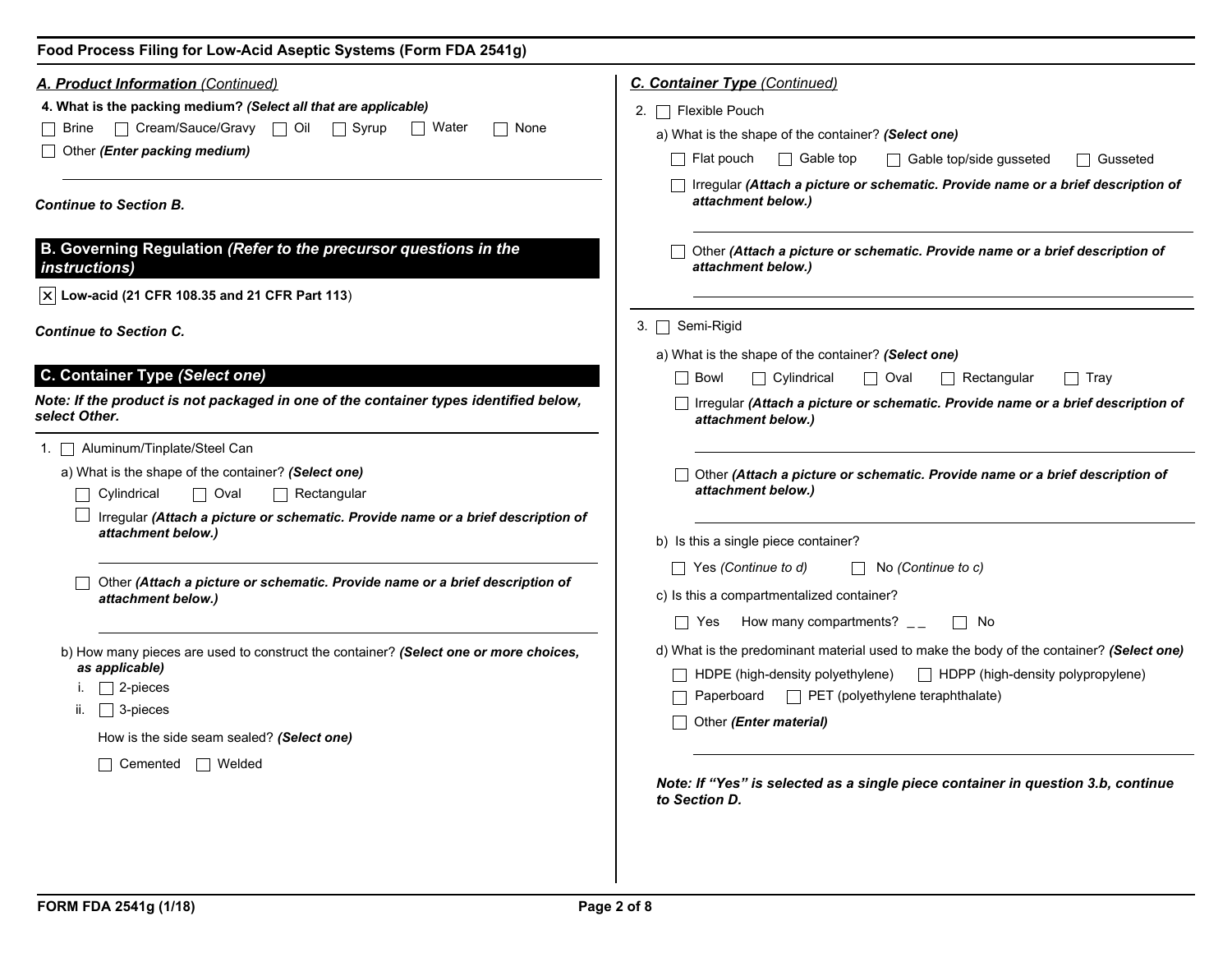| Food Process Filing for Low-Acid Aseptic Systems (Form FDA 2541g) |  |  |  |  |  |  |  |
|-------------------------------------------------------------------|--|--|--|--|--|--|--|
|-------------------------------------------------------------------|--|--|--|--|--|--|--|

| C. Container Type: 3. Semi-Rigid (Continued)                                                                                              | <b>D. Container Size</b>                                                                                                                                                           |  |  |  |  |
|-------------------------------------------------------------------------------------------------------------------------------------------|------------------------------------------------------------------------------------------------------------------------------------------------------------------------------------|--|--|--|--|
| e) What is the predominant material used to make the lid of the container? (Select one)                                                   | Note: Section D.1 (dimensions) is required information; however, volume is                                                                                                         |  |  |  |  |
| Aluminum/Steel<br>$\Box$ HDPE (high-density polyethylene)                                                                                 | acceptable for container size in lieu of container dimensions if package sterilizer<br>does not depend on the container dimensions. Section D.3 (net weight) is optional           |  |  |  |  |
| HDPP (high-density polypropylene)<br>$\Box$ Nylon                                                                                         | information.                                                                                                                                                                       |  |  |  |  |
| $\Box$ PET (polyethylene teraphthalate)<br>Not Applicable                                                                                 | 1. Dimensions:                                                                                                                                                                     |  |  |  |  |
| Other (Enter material)                                                                                                                    | a) $\mu_{\text{max}}$ Diameter $\mu_{\text{max}}$ Height (Use for cylindrical shapes) (see accompanying<br>instructions for proper coding)                                         |  |  |  |  |
| f) How is the lid sealed to the body of the container? (Select one)                                                                       | b) $\angle$ ___ Length $\angle$ ___ Width $\angle$ ___ Height/Thickness (Use retangular shapes,<br>pouches, or irregular shapes) (see accompanying instructions for proper coding) |  |  |  |  |
| Double Seam<br>$\Box$ Heat Seal<br>$\Box$ Induction Weld                                                                                  | 2. Volume: $\mathsf{L}_{\mathsf{L}=\mathsf{L}}$ (Select one)                                                                                                                       |  |  |  |  |
| □ Threaded Closure<br>$\Box$ Snap On<br><b>Press Twist</b>                                                                                | $\Box$ Fluid Ounces<br>□ Gallons<br>$\Box$ Liters<br>Milliliters                                                                                                                   |  |  |  |  |
| Ultrasonic Seal<br>$\Box$ Not Applicable                                                                                                  |                                                                                                                                                                                    |  |  |  |  |
| Other (Enter seal type)                                                                                                                   | 3. Net Weight (Optional): $\angle$ $\angle$ $\angle$ $\angle$ $\angle$ (enter in ounces)                                                                                           |  |  |  |  |
|                                                                                                                                           | <b>Continue to Section E.</b>                                                                                                                                                      |  |  |  |  |
| 4. Other (Enter container type)                                                                                                           | E. Product Processing Method: Thermally Processed using Aseptic Systems<br><b>Product Sterilization</b>                                                                            |  |  |  |  |
| a) Attach schematic or picture of container. (Provide name or a brief description of<br>attachment below.)                                | a) What is the finished equilibrium pH of the product after processing? $\frac{1}{2}$<br>b) Heating Method                                                                         |  |  |  |  |
| b) Specify the material that, based on weight, is the predominant material used to make the                                               | i. (Select one) $\Box$ Direct Heating<br>$\Box$ Indirect Heating<br>ii. What is the Thermal Expansion Coefficient? $\Box$                                                          |  |  |  |  |
| container stock. This is the material that constitutes the highest weight value of the                                                    | iii. Where is the product flow rate controlled? (Select one)                                                                                                                       |  |  |  |  |
| container stock.                                                                                                                          | $\Box$ Before the heater (Continue to b.iii.1) $\Box$ After the heater (Continue to c)                                                                                             |  |  |  |  |
| c) Specify the predominant material used to make the lid. This is the material that                                                       | (1) Volume Expansion Factor: $\frac{1}{n}$ (Direct Heating Only)                                                                                                                   |  |  |  |  |
| constitutes the highest weight value of the lid stock. If the container does not have a lid,<br>specify Not Applicable.                   | c) What is the Manufacturer's name and the model number of the Product Sterilization<br>System?                                                                                    |  |  |  |  |
| d) Specify the method used to seal the lid to the body of the container. If the container does<br>not have a lid, specify Not Applicable. | d) What is the Process Source of the Product Sterilization System?                                                                                                                 |  |  |  |  |
| <b>Continue to Section D.</b>                                                                                                             | (Attach Process Source Document. Provide name or a brief description of<br>attachment below.)                                                                                      |  |  |  |  |
|                                                                                                                                           | e) What is the date of the Process Source Document of the Product Sterilization System<br>$(mm/dd/yyyy)?$ __ / __ / __ /                                                           |  |  |  |  |
|                                                                                                                                           | <b>Continue to Section F.</b>                                                                                                                                                      |  |  |  |  |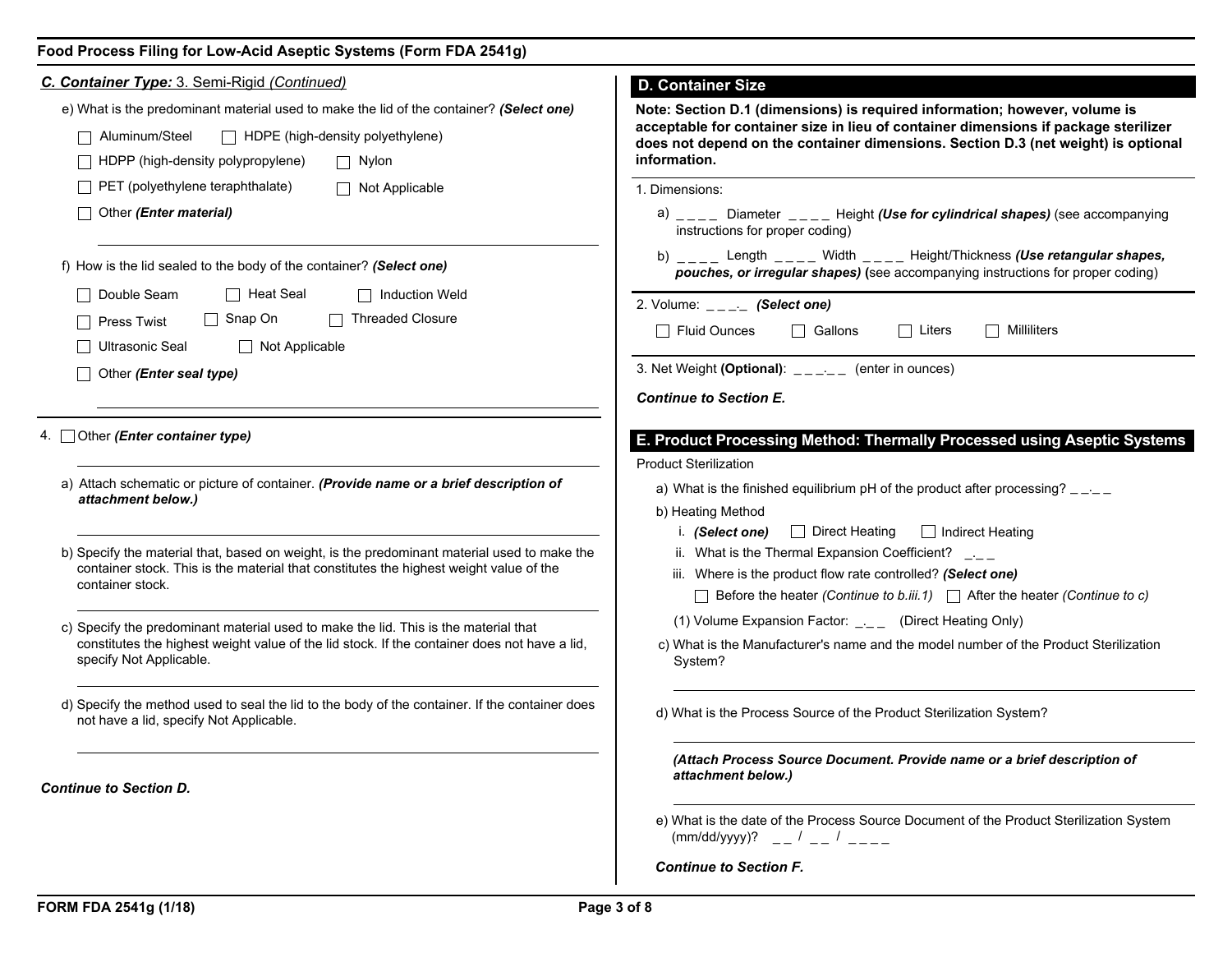| F. Product Critical Factors: (Complete all product critical factor questions                                                                                                                       | <b>F. Product Critical Factors (Continued)</b>                                                                                                                                                         |
|----------------------------------------------------------------------------------------------------------------------------------------------------------------------------------------------------|--------------------------------------------------------------------------------------------------------------------------------------------------------------------------------------------------------|
| as delineated by process authority to assure commercial sterility.)                                                                                                                                | 6. Answer the following questions if the flow correction factor you identified in question F.5 is<br>0.83 (Turbulent)                                                                                  |
| 1. Does the product contain particulates?                                                                                                                                                          | a) What is the instrument used to measure the consistency/viscosity?                                                                                                                                   |
| $\Box$ Yes<br>(Attach supporting documentation and validation reports. Provide name or a brief<br>description of attachment below.)                                                                | b) What is the temperature when you measure the consistency/viscosity? $\Box \Box \Box$<br>(enter in Fahrenheit)                                                                                       |
|                                                                                                                                                                                                    | c) What is the consistency/viscosity? $\quad - \quad - \quad - \quad - \quad$<br>What is the unit of measure? (Select one)<br>$\Box$ Centipoise                                                        |
| (Continue to a)<br>No (Continue to F.2)                                                                                                                                                            | $\Box$ Other (Enter the units of measure)                                                                                                                                                              |
| a) Is controlling particulate size a critical factor?<br>$\Box$ Yes (Continue to b)<br>$\Box$ No (Continue to F.2)                                                                                 | d) What is the specific gravity? $\frac{1}{2}$ $\frac{1}{2}$                                                                                                                                           |
| b) What is the shape and dimension of the particulate size to be controlled? If more than<br>one, list all that apply.                                                                             | 7. Is starch added to maintain consistency/viscosity of the product?<br>$\Box$ No (Continue to F.8)<br>$\top$ Yes (Continue to a-b)                                                                    |
| 2. Does the product contain any dry ingredients that are hydrated before processing the product?                                                                                                   | a) What is the maximum % starch added? $\Box \Box \Box$<br>b) What type of starch is added?                                                                                                            |
| $\Box$ Yes (Continue to a)<br>$\Box$ No (Continue to F.3)                                                                                                                                          |                                                                                                                                                                                                        |
| $\Box$ Not Applicable<br>a) What is the minimum % moisture of the hydrated dry<br>ingredients before processing? $\Box$                                                                            | 8. Are other binders added?<br>$\Box$ No (Continue to F.9)<br>$\Box$ Yes (Continue to a-b)                                                                                                             |
| 3. Does the % total solids affect the heating of the product during processing?<br>$\Box$ Yes (Continue to a)<br>$\Box$ No (Continue to F.4)<br>a) What is the % total solids? $\quad - -$         | a) What is the maximum % binder? $\qquad \qquad \quad \quad \text{and}$<br>b) What is the type of binder added?                                                                                        |
| 4. Is the finished equilibrium pH of the product after processing (identified in Section E) critical<br>to the process?<br>$\Box$ Yes<br>$\Box$ No                                                 | 9. Is syrup strength a critical factor that needs to be controlled during processing?<br>$\Box$ No (Continue to Section G)<br>$\Box$ Yes (Continue to a)<br>a) What is the brix measurement? $\quad -$ |
| 5. What is the flow correction factor used during the scheduled process? (Select one)<br>a) $\Box$ 0.5 (Laminar) (Continue to Section G)<br>$\Box$ 0.83 (Turbulent) <i>(Continue to F.6)</i><br>b) | <b>Continue to Section G.</b>                                                                                                                                                                          |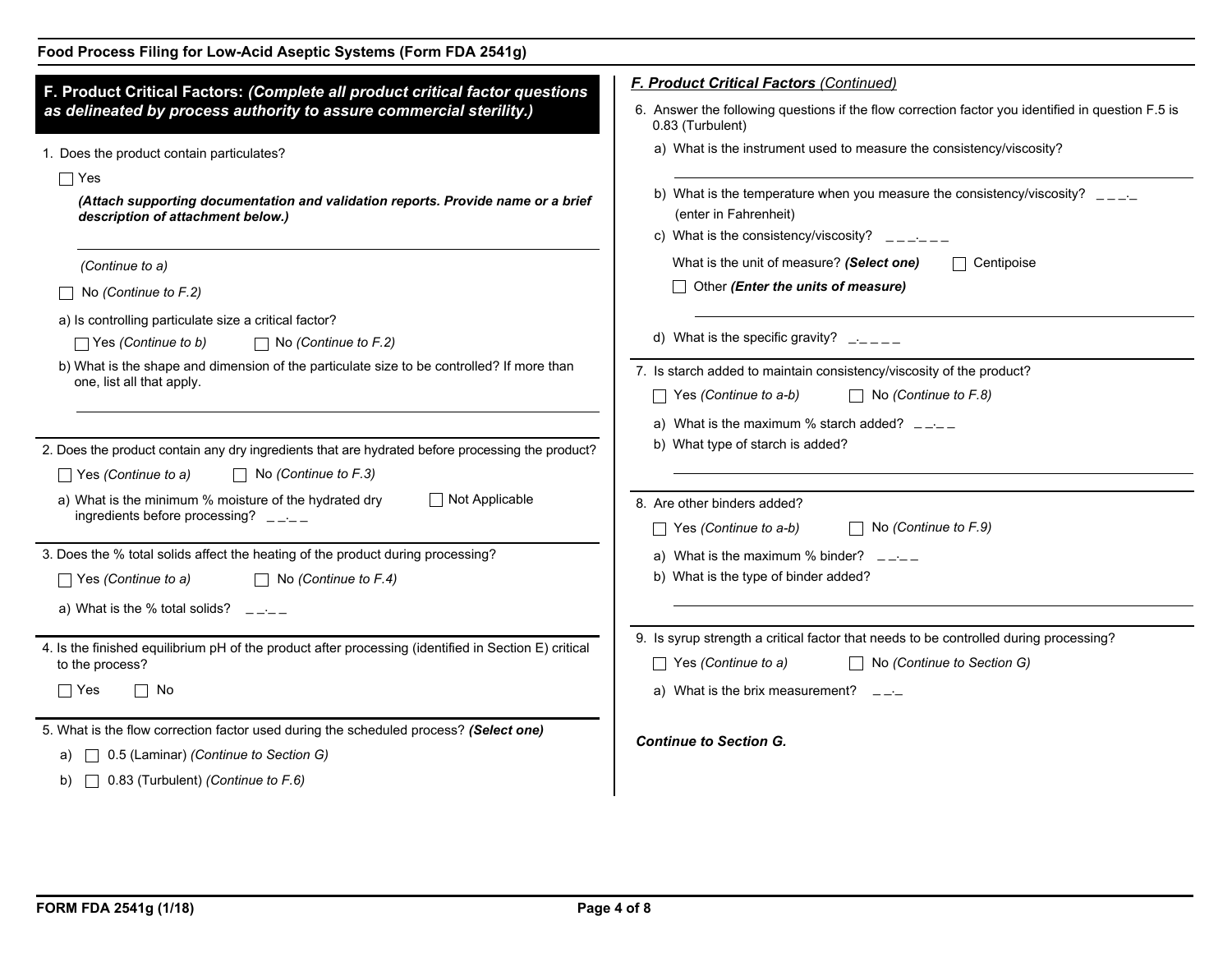## **Food Process Filing for Low-Acid Aseptic Systems (Form FDA 2541g)**

# **G. Package Sterilization System and Supplemental Information**

## **1. Sterilization System**

- a) What is the Manufacturer name and the model number of the sterilization system used to sterilize the packaging of the product?
- b) What is the Process Source of the Package Sterilization System?
- c) What is the date of the Process Source of the Package Sterilization System *(mm/dd/yyyy)* \_ \_ / \_ \_ / \_ \_ \_ \_
- d) Supplemental Submission Identifier (SUP SID)  $\frac{1}{2}$  =  $\frac{1}{2}$  =  $\frac{1}{2}$  =  $\frac{1}{2}$  =  $\frac{1}{2}$  =  $\frac{1}{2}$  =  $\frac{1}{2}$  =  $\frac{1}{2}$  =  $\frac{1}{2}$  =  $\frac{1}{2}$  =  $\frac{1}{2}$  =  $\frac{1}{2}$  =  $\frac{1}{2}$  =  $\frac{1}{2}$  =  $\frac{1$
- *(Attach Supplemental Information. Provide name or a brief description of attachment below.) (See accompanying instructions.)*

## **2. Sterilization System**

- a) What is the Manufacturer name and the model number of the sterilization system used to sterilize the packaging of the product?
- b) What is the Process Source of the Package Sterilization System?
- c) What is the date of the Process Source of the Package Sterilization System *(mm/dd/yyyy)* \_ \_ / \_ \_ / \_ \_ \_ \_
- d) Supplemental Submission Identifier (SUP SID)  $\frac{1}{2}$  =  $\frac{1}{2}$  =  $\frac{1}{2}$  =  $\frac{1}{2}$  =  $\frac{1}{2}$  =  $\frac{1}{2}$
- *(Attach Supplemental Information. Provide name or a brief description of attachment below.) (See accompanying instructions.)*

## **3. Sterilization System**

a) What is the Manufacturer name and the model number of the sterilization system used to sterilize the packaging of the product?

b) What is the Process Source of the Package Sterilization System?

# *G. Package Sterilization System and Supplemental Information:* 3. Sterilization System *(Continued)*

- c) What is the date of the Process Source of the Package Sterilization System *(mm/dd/yyyy)* \_ \_ / \_ \_ / \_ \_ \_ \_
- d) Supplemental Submission Identifier (SUP SID)  $\frac{1}{2}$  =  $\frac{1}{2}$  =  $\frac{1}{2}$  =  $\frac{1}{2}$  =  $\frac{1}{2}$  =  $\frac{1}{2}$
- *(Attach Supplemental Information. Provide name or a brief description of attachment below.) (See accompanying instructions.)*

#### **4. Sterilization System**

- a) What is the Manufacturer name and the model number of the sterilization system used to sterilize the packaging of the product?
- b) What is the Process Source of the Package Sterilization System?
- c) What is the date of the Process Source of the Package Sterilization System *(mm/dd/yyyy)* \_ \_ / \_ \_ / \_ \_ \_ \_
- d) Supplemental Submission Identifier (SUP SID)  $\frac{1}{2}$  =  $\frac{1}{2}$  =  $\frac{1}{2}$  =  $\frac{1}{2}$  =  $\frac{1}{2}$  =  $\frac{1}{2}$
- *(Attach Supplemental Information) (see accompanying instructions)*

*Continue to Section H.*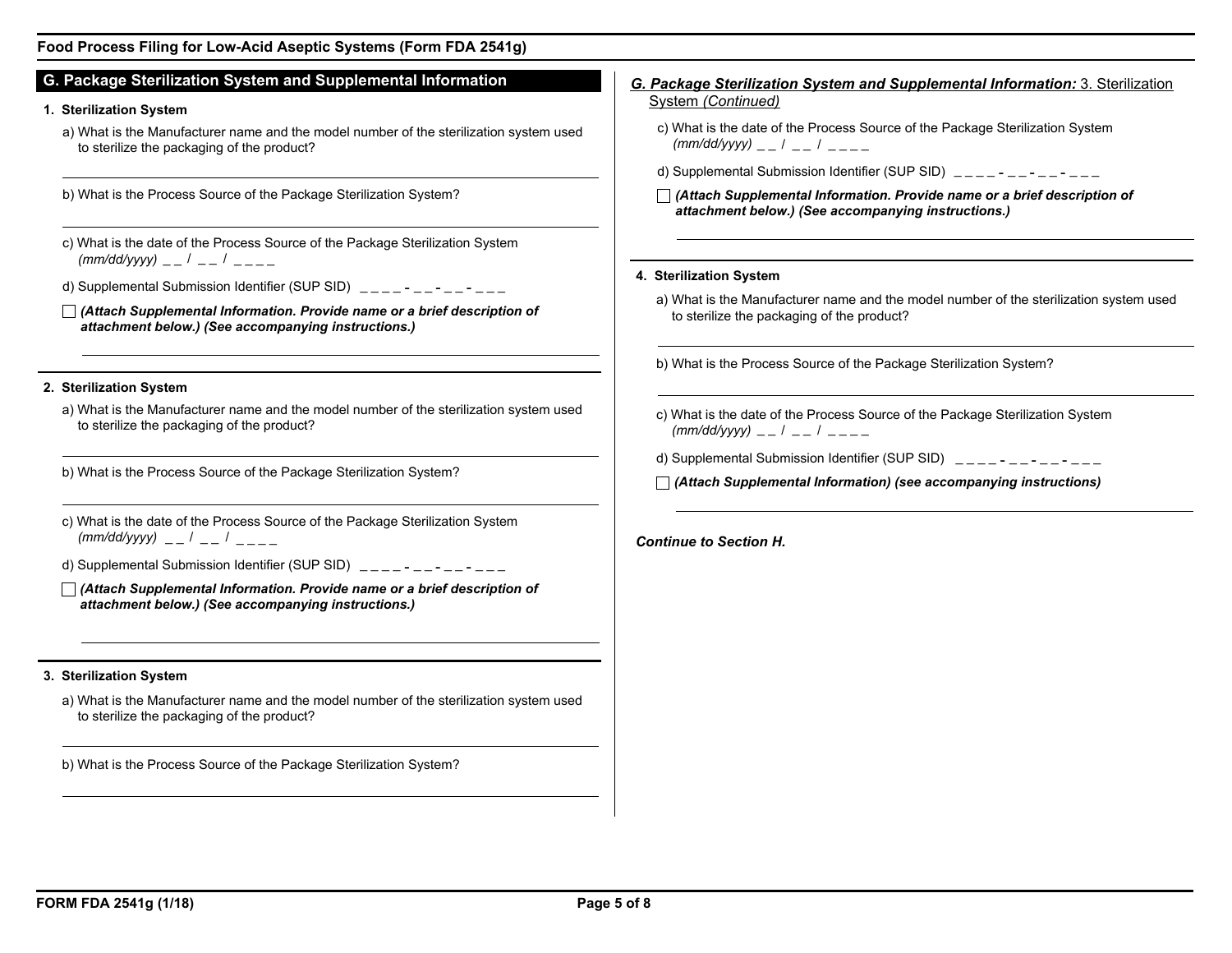# **H. Scheduled Process**

**In the section below, please do NOT enter decimal points. They are already on the form. No blank spaces are allowed, therefore, enter leading zeros, where necessary.**

| Col. 1            | Col. 2                                | Col. 3                                                                | Col. 4                                       | Col. 5                                                                                                | Col. 6              | Col. 7                                                    | Col. 8         | Col. 9                                               |
|-------------------|---------------------------------------|-----------------------------------------------------------------------|----------------------------------------------|-------------------------------------------------------------------------------------------------------|---------------------|-----------------------------------------------------------|----------------|------------------------------------------------------|
| <b>Process No</b> | Hold<br><b>Tube</b><br><b>Section</b> | Inside<br><b>Diameter</b><br>of Hold<br><b>Tube</b><br><b>Section</b> | <b>Hold Tube</b><br><b>Section</b><br>Length | Initial<br>Temperature<br>(*only for<br>heating with<br>control of flow<br>rate before the<br>heater) | <b>Process Time</b> | Temperature<br>(at exit of final<br>hold tube<br>section) | Fo (F18/250)   | <b>Maximum</b><br><b>Product</b><br><b>Flow Rate</b> |
| <b>Number</b>     | <b>Number</b>                         | <b>Inches</b>                                                         | <b>Inches</b>                                | <b><sup>o</sup>Fahrenheit</b>                                                                         | <b>Seconds</b>      | <b><i><u>•Fahrenheit</u></i></b>                          | <b>Minutes</b> | Gal/min                                              |
| $- -$             | $- -$                                 | $   -$                                                                |                                              | ————                                                                                                  | ------              | ————                                                      | ----           |                                                      |
| $- -$             | ——                                    | ----                                                                  |                                              |                                                                                                       |                     | ————                                                      | ————           |                                                      |
| $=$               | $- -$                                 |                                                                       |                                              |                                                                                                       |                     | $--- -$                                                   | ----           |                                                      |
| --                | --                                    |                                                                       |                                              |                                                                                                       |                     |                                                           |                |                                                      |
| ——                | $- -$                                 | ----                                                                  |                                              |                                                                                                       |                     | ————                                                      | ————           |                                                      |
| ——                | --                                    |                                                                       |                                              |                                                                                                       |                     | ----                                                      | ----           |                                                      |
| $- -$             | --                                    |                                                                       |                                              |                                                                                                       |                     |                                                           |                |                                                      |
| ——                | --                                    | $   -$                                                                |                                              |                                                                                                       |                     | ----                                                      | -----          |                                                      |
| $- -$             | --                                    |                                                                       |                                              |                                                                                                       | ------              | ----                                                      | ----           |                                                      |
| --                | --                                    |                                                                       |                                              |                                                                                                       |                     | ————                                                      | ————           |                                                      |
| $- -$             | $- -$                                 | $   -$                                                                |                                              | ----                                                                                                  | ------              | $----$                                                    | ----           | $-----$                                              |
| $- -$             | --                                    | $  -$                                                                 |                                              |                                                                                                       | ------              | $-----$                                                   | $-----$        |                                                      |
| $- -$             | $- -$                                 | $- - - - -$                                                           |                                              | $-----$                                                                                               | $- - - - - -$       | $-----$                                                   | $------$       | -------                                              |
| $- -$             | $- -$                                 | $   -$                                                                |                                              | $-----$                                                                                               | ------              | $-----$                                                   | $- - - -$      | -------                                              |
| $ -$              | $ -$                                  | $   -$                                                                |                                              | $--- -$                                                                                               | ------              | $-----$                                                   | $----$         | ------                                               |
| ——                | $ -$                                  | $- \, - \, - \, -$                                                    | $-----$                                      | $-----$                                                                                               | $- - - - - -$       | $-----$                                                   | $- - - -$      | -------                                              |
|                   |                                       |                                                                       |                                              |                                                                                                       |                     |                                                           |                |                                                      |
| --                | $- -$                                 | $   -$                                                                |                                              | $-----$                                                                                               | ------              | $-----$                                                   | $--- - -$      | ————                                                 |
| $- -$             | $\qquad -$                            | $- \, - \, - \, -$                                                    | -------                                      | $-----$                                                                                               | $- - - - - - -$     | $\qquad \qquad - - -$                                     | $- - - - -$    | -------                                              |
| $-$               | $-$                                   | $  -$                                                                 |                                              | $---$                                                                                                 | ------              | $---$                                                     | $- - - -$      | $      -$                                            |
| $ -$              | $- -$                                 | $   -$                                                                | -----                                        | $-----$                                                                                               | ------              | $--- - -$                                                 | $--- - -$      |                                                      |
| $ -$              | $-$                                   | $   -$                                                                | $\frac{1}{2}$                                | $- - - -$                                                                                             | ------              | ----                                                      | $- - - -$      |                                                      |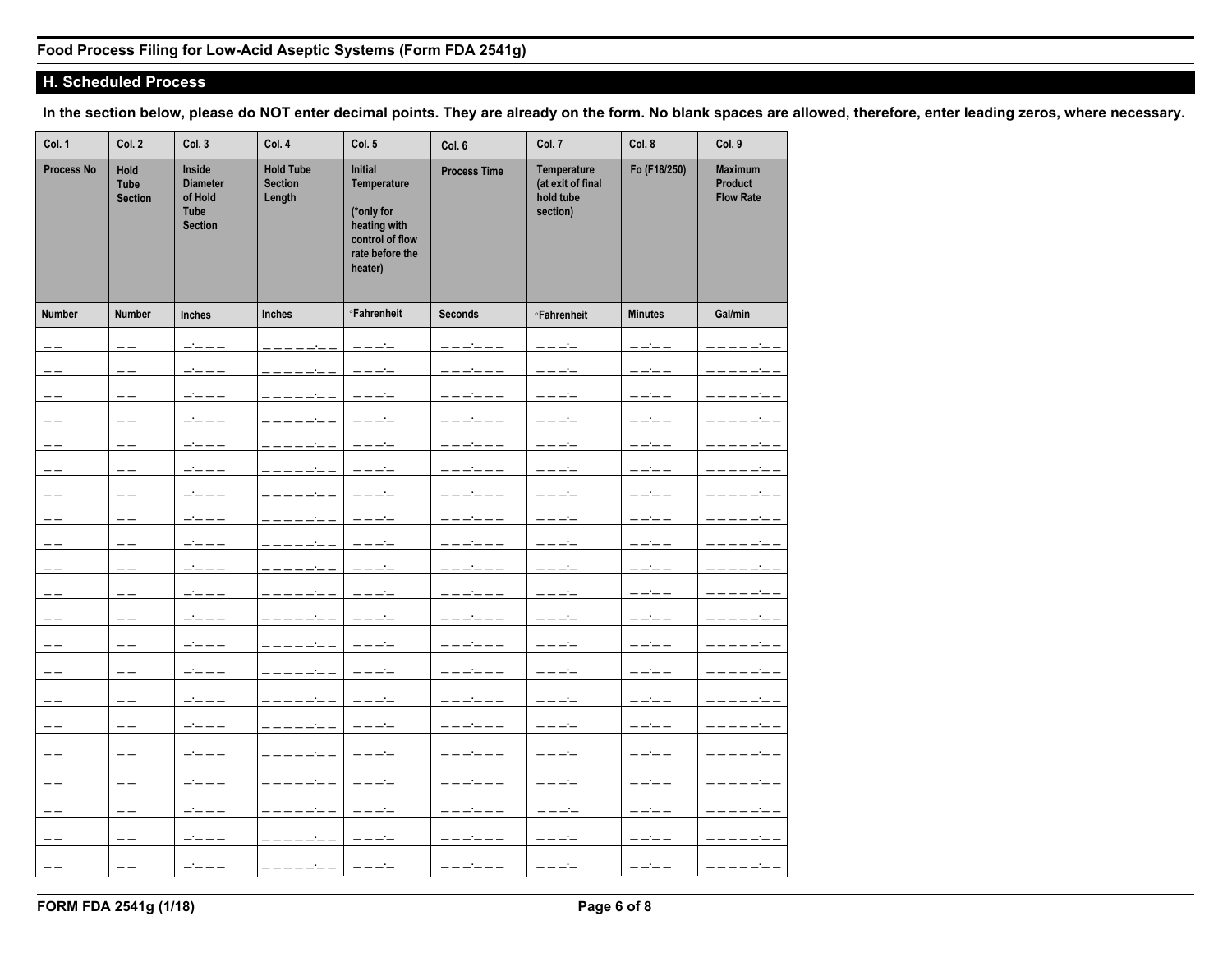## **I. Additional Information (Optional)**

Other *(Attach document. Provide name or a brief description of attachment below.)*

Comments:

**Note:** Under the terms and provisions of Title 18, Section 1001, United States Code, in any matter within the jurisdiction of the executive branch of the Government of the United States it is a criminal offense to falsify, conceal, or cover up a material fact; make any materially false, fictitious, or fraudulent statement or representation; or make or use any false writing or document knowing the same to contain any materially false, fictitious, or fraudulent statement or entry.

If your process filing appears to be fabricated, the product on this form will not be in compliance with 21 CFR 108.35(c)(2). A process filing appears fabricated when it contains parameters that cannot be reconciled with one another, such that the filing does not describe a process that could actually be carried out. If we determine that your process filing appears fabricated, we will delete the filing from our system and notify you. We will not consider you to have complied with 21 CFR 108.35(c)(2) until you submit a completed process filing that does not appear to be fabricated.

| Full Name (Please Type or Print) |                   | Signature |                           |      |               |  |
|----------------------------------|-------------------|-----------|---------------------------|------|---------------|--|
| <b>Establishment Name</b>        | State or Province |           | Country (other than U.S.) | Date | Telephone No. |  |